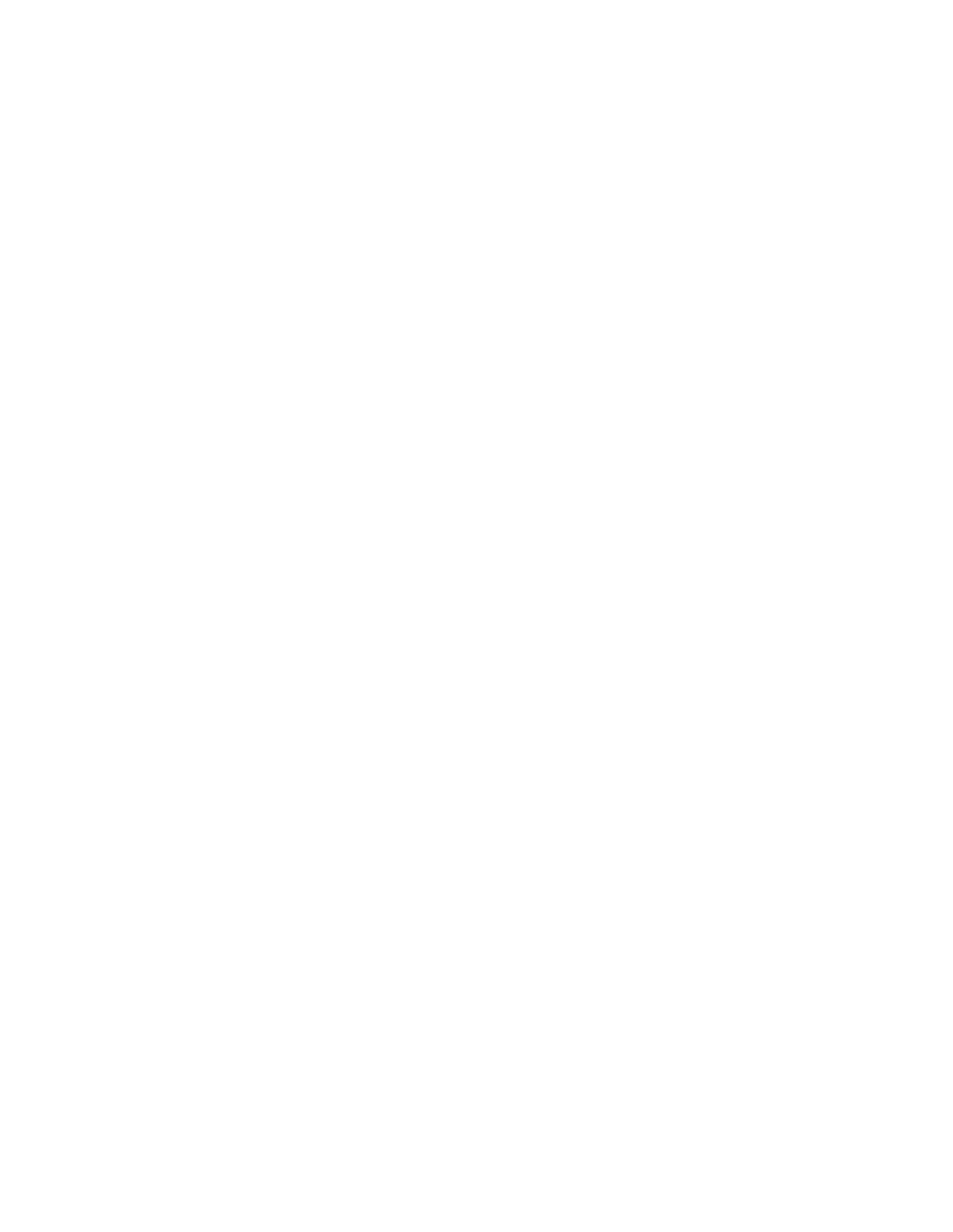

# Wireless Module

# **WIRELESS MODULE MATERIALS &**

# **COMPONENTS:**

- Casing: Polycarbonate, Steel (ball plunger)
- Cap: Thermoplastic elastomers (TPE), Steel (screws)
- Circuit Board: LED lights, FR4 Fiberglass
- Batteries: 1.5V alkaline AAA (Manganese Dioxide, Zinc, Potassium Hydroxide, Graphite)

# **MODULE BATTERY & POWER:**

- Supply Source: Three AAA Batteries (each rated 1.5 V DC, Max 1200 mAh)
- Supply Voltage: 4.5 V DC
- Operational Current Rating: 30 mA
- Life Expectancy: 2 years (use and temperature dependent)

# **MODULE ENVIRONMENT:**

- Intended for indoor and outdoor use
- Altitude up to 5,000 meters
- Maximum Relative Humidity: 100% at up to 54˚C (130˚F)
- Dustproof / Waterproof (IP66)
- Hazardous Ratings: Not rated for hazardous locations
- FCC, CE, Reach, RoHS

### **WIRELESS SYNCING:**

- 2402 2480 MHz Bluetooth 4.0 Low Energy
- 13.56 13.56 MHz RFID
- Communication Range: up to 100ft (30m) line of sight

# **DEVICE COMPATIBILITY:**

#### Android

- Bluetooth 4.0 and higher
- Android OS 5.0 and higher

#### Apple

• iOS 10.0 and higher

# **DATA STORAGE:**

- Data readings every 60 minutes
- Stores 365 days of hourly data points

# **APP DOWNLOAD:**



### **DC-IL-VG-1 DIMENSIONS**

Note: All dimensions are in inches/[mm]



∍©ೕ



# **DC-IL-VG-4 DIMENSIONS**

5.3 135.1

4.9  $[124.7]$ 

Note: All dimensions are in inches/[mm]

2.5 64.3